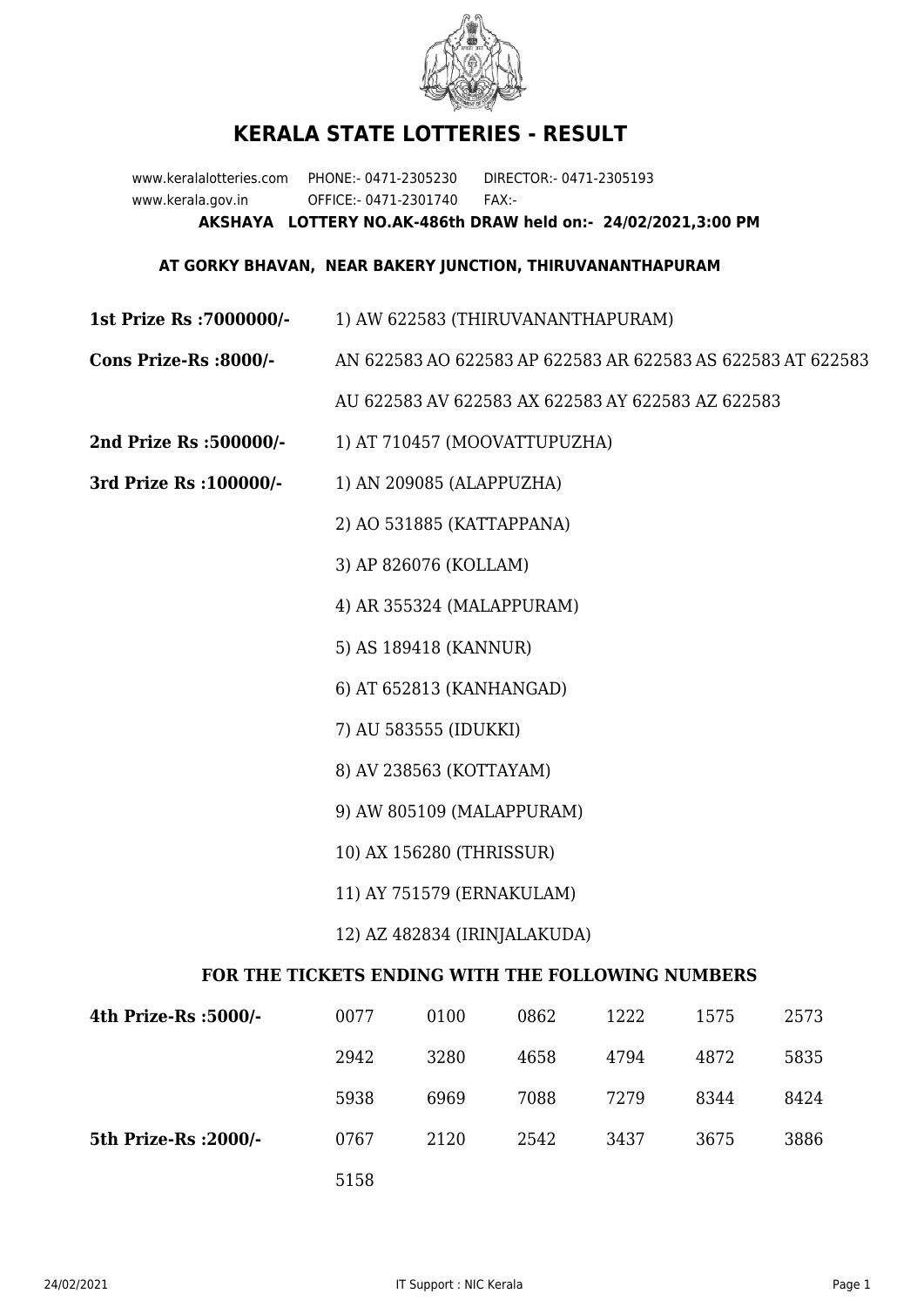| 6th Prize-Rs : 1000/- | 0005 | 0302 | 0850 | 1105 | 1217 | 1692 |
|-----------------------|------|------|------|------|------|------|
|                       | 1748 | 2066 | 2103 | 2144 | 2280 | 2878 |
|                       | 2995 | 3436 | 4039 | 5291 | 5358 | 6218 |
|                       | 6614 | 7670 | 8068 | 9210 | 9220 | 9378 |
|                       | 9676 | 9745 |      |      |      |      |
| 7th Prize-Rs :500/-   | 0587 | 0626 | 1029 | 1395 | 1762 | 1847 |
|                       | 2035 | 2274 | 2287 | 2494 | 2539 | 2846 |
|                       | 3033 | 3037 | 3167 | 3188 | 3333 | 3366 |
|                       | 3450 | 3561 | 3718 | 3723 | 4151 | 4179 |
|                       | 4225 | 4330 | 4365 | 4459 | 4503 | 4745 |
|                       | 4810 | 4817 | 4821 | 5252 | 5443 | 5661 |
|                       | 5748 | 5812 | 5843 | 6004 | 6030 | 6372 |
|                       | 6618 | 6817 | 6868 | 7129 | 7392 | 7436 |
|                       | 7440 | 7477 | 7481 | 7687 | 7766 | 7769 |
|                       | 7829 | 7958 | 8149 | 8321 | 8414 | 8693 |
|                       | 8939 | 9106 | 9375 | 9912 |      |      |
| 8th Prize-Rs : 100/-  | 0010 | 0086 | 0151 | 0188 | 0337 | 0371 |
|                       | 0869 | 0896 | 0922 | 1124 | 1323 | 1420 |
|                       | 1442 | 1493 | 1528 | 1580 | 1602 | 2086 |
|                       | 2131 | 2159 | 2185 | 2198 | 2224 | 2285 |
|                       | 2306 | 2549 | 2557 | 2778 | 2779 | 2792 |
|                       | 2851 | 2883 | 2991 | 3009 | 3013 | 3179 |
|                       | 3291 | 3491 | 3595 | 3665 | 3710 | 3768 |
|                       | 3921 | 4159 | 4166 | 4273 | 4399 | 4423 |
|                       | 4489 | 4531 | 4542 | 4577 | 4583 | 4719 |
|                       | 4795 | 4845 | 4862 | 4922 | 4966 | 4973 |
|                       | 5067 | 5078 | 5104 | 5179 | 5230 | 5452 |
|                       | 5496 | 5501 | 5529 | 5569 | 5998 | 6031 |
|                       | 6186 | 6233 | 6355 | 6692 | 6721 | 6746 |